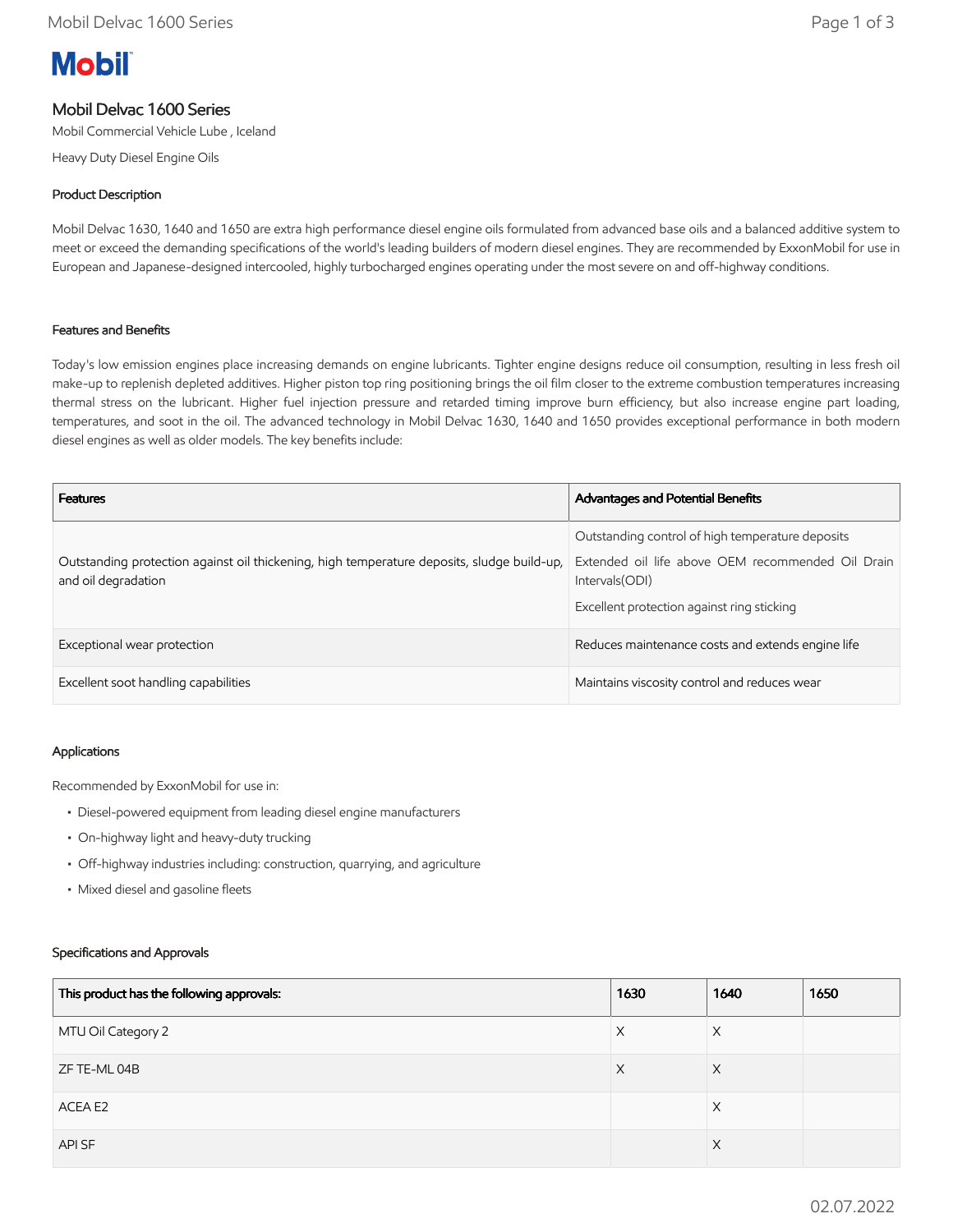## Mobil Delvac 1600 Series **Page 2 of 3**

| This product has the following approvals: | 1630 | 1640                               | 1650 |
|-------------------------------------------|------|------------------------------------|------|
| <b>MAN 270</b>                            |      | $\checkmark$<br>$\curvearrowright$ |      |

| This product is recommended for use in applications requiring: | 1630 | 1640     | 1650     |
|----------------------------------------------------------------|------|----------|----------|
| ACEA E2                                                        | X    |          |          |
| Allison C-4                                                    | X    |          |          |
| API CF                                                         | X    | $\times$ | $\times$ |
| API SF                                                         | X    |          | $\times$ |
| <b>MAN 270</b>                                                 | X    |          |          |

#### Properties and Specifications

| Property                                      | 1630          | 1640   | 1650          |
|-----------------------------------------------|---------------|--------|---------------|
| Grade                                         | <b>SAE 30</b> | SAE 40 | <b>SAE 50</b> |
| Ash, Sulfated, mass%, ASTM D874               | 1.4           | 1.4    | 1.4           |
| Density @ 15.6 C, g/cm3, ASTM D4052           |               | 0.892  | 0.896         |
| Flash Point, Cleveland Open Cup, °C, ASTM D92 | 250           | 256    | 290           |
| Kinematic Viscosity @ 100 C, mm2/s, ASTM D445 | 11.5          | 14.1   | 19.5          |
| Kinematic Viscosity @ 40 C, mm2/s, ASTM D445  | 90            | 132    | 202           |
| Pour Point, °C, ASTM D97                      | $-30$         | $-21$  | $-18$         |
| Total Base Number, mgKOH/g, ASTM D2896        | 12            | 12     | 12            |
| Viscosity Index, ASTM D2270                   | 117           | 112    | 110           |

#### Health and Safety

Health and Safety recommendations for this product can be found on the Material Safety Data Sheet (MSDS) @ [http://www.msds.exxonmobil.com/psims](http://www.msds.exxonmobil.com/psims/psims.aspx) /psims.aspx

All trademarks used herein are trademarks or registered trademarks of Exxon Mobil Corporation or one of its subsidiaries unless indicated otherwise.

11-2020